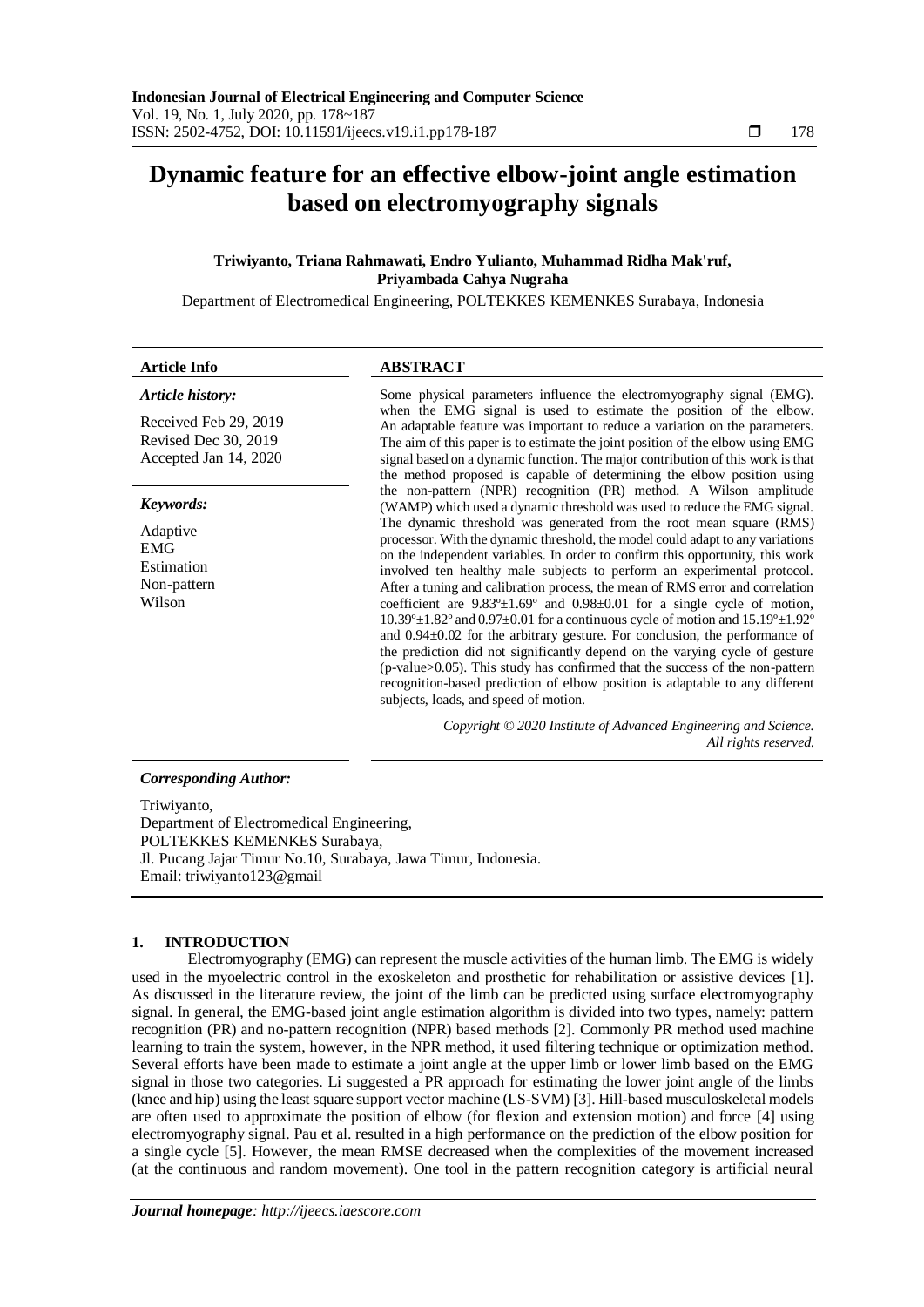network (ANN), which is often used to identify the characteristics of electromyography and to overcome a nonlinearity relationship between the EMG signal and the joint angle. Tang et al. created an EMG-signal based model for estimating the position of elbow using ANN with backpropagation algorithm [6]. Nonetheless, to improve the accuracy of the calculation for different loads, they combined the EMG signal and a load cell sensor as ANN inputs to identify load variations on the forearm. Previous studies mainly proposed a method for improving estimation accuracy based on machine learning with PR methods such as ANN, SVM and Genetic Algorithm [7]. However, the limitations of the pattern recognition method were that it only recognized the variables, such as speed, type of movement and subjects that had been trained and could not identify a new-added variable. It was also still a problem how to develop a model that could estimate the elbow-joint angle for varying variables with only using the EMG signal and without using additional sensors, such as accelerometer [8] and force sensor [6] which were to increase the performance of the prediction. Besides using the PR approach, separate earlier studies used the NPR method to study the relationship between the EMG and the elbow location. The advantage of using this method is that the non-pattern recognition method does not require a training process to recognize the relationship between the EMG and angle, furthermore, it can be used generally for different variables. Lee et al. predicted a movement of a lifting task using a time-domain analysis [9]. They found that the mean correlation coefficient was about 0.82. However, they reported that the correlation coefficient was lower for a light object and high speed. Jang et al. used a spring-damper pendulum model to measure the shoulder joint for flexion movement based on an EMG signal [10]. By extracting the EMG signal into the function, Yu et al. used the EMG signal to predict the position of the elbow. A low-pass filter was added to find a smooth estimation. However, those previous studies did not evaluate the model with varying types of movements and speeds of motion [11]. These variables were very important to be evaluated so that the model could approach the human elbow function naturally.

There is some limitation mentioned in the previous research; therefore, when a different type of motion (continuous and random movements) is performed and the problem is solved in adaptation when the model is performed at different speeds and types of movements, a new method must be presented to answer the problem in precision. This paper presents the NPR approach for predicting the elbow position directly using the EMG signal extraction function and the filtering technique. The purpose of this paper is to propose a system for predicting the angle of the elbow joint, using muscle biceps. In addition, the proposed approach can be adjusted to any situations, such as varying speeds and movement types, using a dynamic threshold-based function of EMG. This paper is constructed into five sections. Section II explains the materials, the proposed method, and step to estimate the elbow-joint angle. Section III explains the study results and the conclusion. The findings of this work are shown in Section IV. Finally, Section V explains this study's conclusion.

# **2. METHODS**

# **2.1. Subjects**

In this study, we invited ten young people to participate in the data acquisition (Age range: 20-21 years old, weight range: 50-70 kg). The experimental procedures were explained to the participant before the experiment was executed. An inform consent form was given to the subject so that they can read and understand the aim of this study. The experimental procedures were reviewed and approved by the Polytechnic of Health Surabaya Ethics Committee, Ministry of Health Indonesia. The participants were selected who had no injury and no prior muscle diseases problem. In the data recording, the subjects were trained to follow the sequence of the experiment with various tools and windows application programs.

#### **2.2. Procedures**

Participants are in the upright position and wearing the exoskeleton in the data recording process Figure 1. The elbow movement was synchronized with the exoskeleton frame. A linear potentiometer was used to measure the real position of the elbow which it was used as standard value. Previously, the output of the potentiometer has been calibrated using a digital goniometer (Mini digital protactometer, SCMMC, SC810-100, China). Participants were prepared to move the elbow in the 0o to 145o bending and extension range. The movements were guided using a customized metronome program that was developed using a visual programming language based on Windows operating system. The metronome was used to direct the subjects by a trial form in single, continuous and spontaneous motions with varying motion duration (6 seconds, 8 seconds, and 10 seconds). In this study, under three different periods, the subjects performed flexion and extension movements P1 (6s), P2 (8s), P3 (10s), and three different types of motion M1 (single cycle), M2 (continuous cycle) and M3 (random cycle). To prevent the effect of muscle fatigue, every subsequence of the trial, the subjects were given 5 minutes of rest time.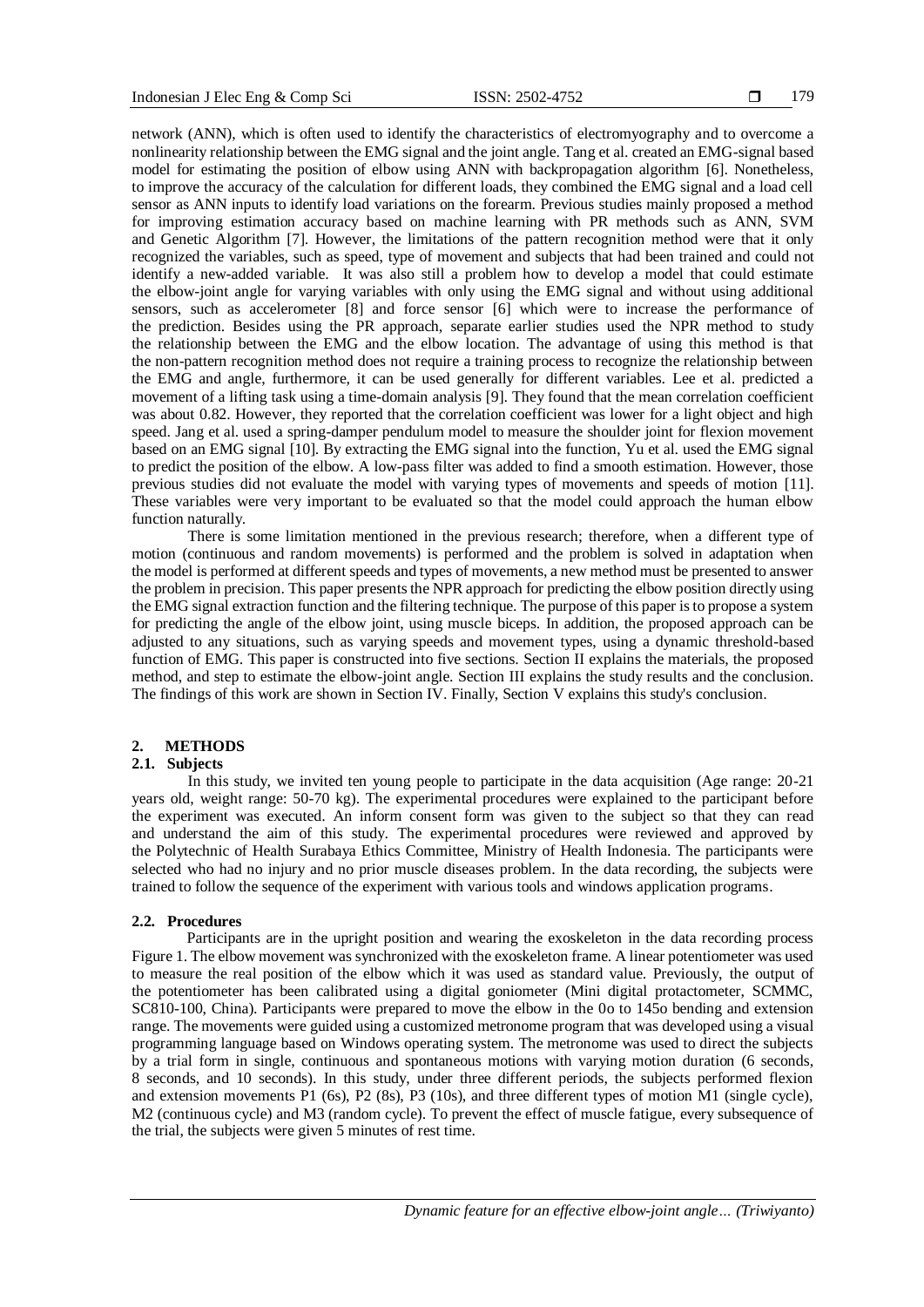

Figure 1. Modelling and calibration of elbow-joint angle estimation using WAMP parameter

## **2.3. Data recording**

The EMG signal was gathered using an AD620-based bio amplifier with a built-in preamplifier. An analog Butterworth filter with a cut-off frequency between 20 and 500 Hz was added. This is in according to the EMG characteristics [12]. To eliminate the power line noise which joint into the EMG signal, then, notch filter 50 Hz was applied. In order to offset the EMG level, the summing amplifier was applied. Two pair standard disposable electrodes as used in the ECG data recording was used in the EMG data recording. The space between electrode pair, which placed on the surface of the biceps and triceps muscle, was 20 mm. Biceps and triceps are the muscles that are most active for these movements in the process of flexion and extension [13]. The potentiometer was placed in the spot between the upper arm and forearm of the exoskeleton frame which used to measure the real position of the elbow.

#### **2.4. Data processing**

For every 100 samples, the recorded data (EMG and angle) were extracted using adjacent windowing techniques as recommended in the previous study recorded data (EMG and angle) [14, 15]. In the other part of our analysis, the efficiency of the extraction of time-domain features was assessed [16]. WAMP is the number of times the difference between two neighboring EMG samples exceeding the maximum value. The WAMP is defined in the following (1) [16].

| <b>Algorithm 1: WAMP Feature</b>                                                                                   |                                                   |              |  |  |                                               |  |      |  |  |
|--------------------------------------------------------------------------------------------------------------------|---------------------------------------------------|--------------|--|--|-----------------------------------------------|--|------|--|--|
|                                                                                                                    |                                                   |              |  |  | <b>Start</b> : $N = 100$ ; <i>voltageth</i> = |  | RMS: |  |  |
|                                                                                                                    |                                                   | $EMGw = 0$ : |  |  |                                               |  |      |  |  |
| 2.                                                                                                                 | <b>Input:</b> $EMG[k]$                            |              |  |  |                                               |  |      |  |  |
| 3.                                                                                                                 | <b>Output:</b> <i>EMGw</i>                        |              |  |  |                                               |  |      |  |  |
| 4.<br>FOR $k \rightarrow 0$ TO N-1 DO                                                                              |                                                   |              |  |  |                                               |  |      |  |  |
| 5.<br>$difference = ABS (EMG[k] - EMG[k+1])$                                                                       |                                                   |              |  |  |                                               |  |      |  |  |
| 6.                                                                                                                 | $\mathbf{IF}$ (difference $\mathbf{F}$ voltageth) |              |  |  |                                               |  |      |  |  |
| 7.                                                                                                                 | <b>THEN</b> $EMGw = EMGw + 1$                     |              |  |  |                                               |  |      |  |  |
| End                                                                                                                |                                                   |              |  |  |                                               |  |      |  |  |
| $EMG_{W} = \sum_{i=1}^{100} [f( EMG_{i} - EMG_{i+1} )]$                                                            |                                                   |              |  |  |                                               |  |      |  |  |
| $f(x) = \begin{cases} 1, & \text{if } x \geq \text{threshold} \\ & \text{if } x \geq \text{threshold} \end{cases}$ |                                                   |              |  |  |                                               |  |      |  |  |

(1)

*otherwise* 0,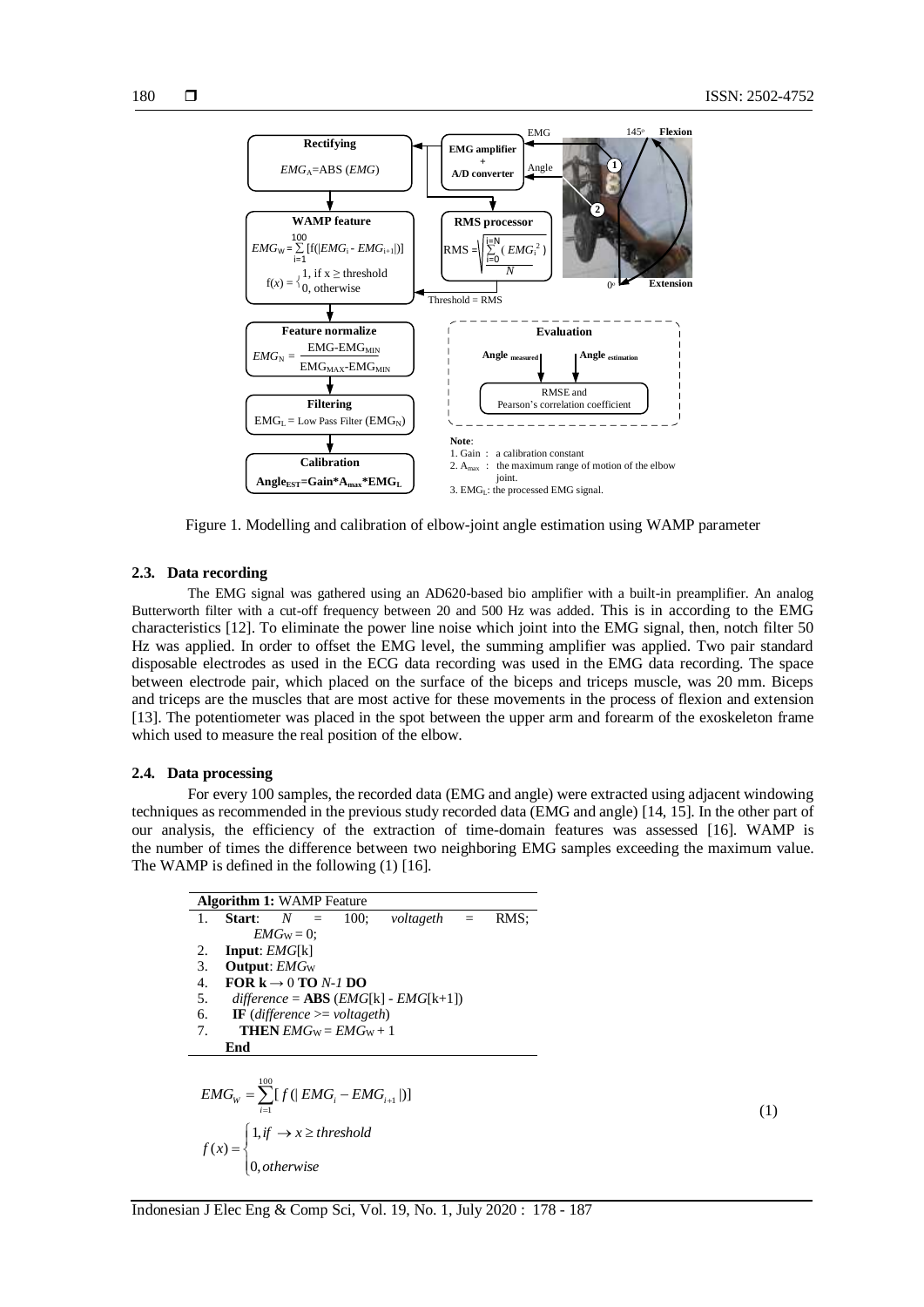181

where *EMG<sup>W</sup>* is the *WAMP* parameter obtained each of 100 samples, *EMGi* is the raw EMG signal for the i-samples, and The threshold shall be the amplitude needed to pass the signal to be registered. The WAMP Parameter Implementation was determined in accordance with Algorithm 1. The *EMG<sub>W</sub>* can represent an elbow-joint angle approximation. Generally, the threshold value was pre-defined with the values between 0.05 and 0.3 mV as mentioned by previous studies [17]. The EMG signal-based threshold was produced in this study. Next, the threshold values were obtained from RMS. The next stage was to standardize the parameter of EMGW using (2).

$$
EMG_N = \frac{EMG_W - EMG_{W(MIN)}}{EMG_{W(MAX)} - EMG_{W(MIN)}}\tag{2}
$$

where *EMG<sub>N</sub>* is the normalized WAMP features, *EMG<sub>W</sub>* is the WAMP parameter that is obtained from feature extraction process,  $EMG_{W(MIN)}$  is the minimum value of the parameter, and  $EMG_{W(MAX)}$  is the maximum value of the parameter. Because of the raw EMG data, an absolute function was used before the extraction of the element, so that the *EMG<sup>W</sup>* minimum value was always zero. In the offline data processing, the maximum of *EMG*<sup>W</sup> was obtained by selecting the data for every cycle. Further, in the real-time data processing, the maximum of the *EMG*<sup>W</sup> may be obtained by conducting some of trial before performing the proposed model. In this stage, the normalized WAMP parameter can represent the elbow-joint angle estimation with some ripples and noises. Therefore, to smooth the *EMG<sub>N</sub>*, it needs a filtering process as recommended by previous researchers [10]. The LPF was produced digitally, based on Infinite Impulse Responses (IIR). The LPF equation was shown in (3).

$$
EMG_L[k] = b_0EMG_N[k] + b_1EMG_N[k-1] + b_2EMG_N[k-2]
$$
  
- a<sub>1</sub>EMG<sub>L</sub>[k-1] - a<sub>2</sub>EMG<sub>L</sub>[k-2] (3)

where *EMG*<sub>*L*</sub>[ $k$ ] is the filtered features for  $k$ -th sample. The  $a_1$ ,  $a_2$ ,  $b_0$ ,  $b_1$  and  $b_2$  are the LPF coefficients. The LPF cut-off frequency was chosen from 80 Hz to 100 Hz to get the best elbow-joint angle estimate.

The *EMG*<sub>*L*</sub>[k] was the estimated angle with the normalized condition (ranged between 0 and 1). The actual angle was calculated in this analysis using a potentiometer that was used to test and calibrate the projected angle. The estimated angle is obtained by using two parameters to calibrate the output of the filtered functions, the maximum value of the measured angle  $(A_{MEA(MAX)})$  and the gain constant (*G*) as written in (4).

$$
A_{EST}[k] = G.A_{MEA(MAX)}.EMG_L[k] \tag{4}
$$

where  $A_{EST}[k]$  is the estimated angle, *G* is an adjustable constant to get the best output of the projected angle, *AMEA (MAX)* is the maximum value of the measured angle which is obtained from the maximum value of the movement of the elbow joint and *EMGL*[k] is obtained from (3). Figure 2 outlines steps of the process of tuning and calibration. The tuning technique was used to achieve maximum efficiency of calculation of the elbow-joint angle. The calibration stage is for the determined angle to be tested at the measured angle. The root mean square (RMS) processor used to produce a dynamic threshold for the WAMP features is the main part of this block diagram. The RMS processor calculated the energy of the EMG signal (5) so that threshold values can adapt to any variation of the EMG amplitude for different loads so that the accuracy of the estimation can be maintained.



Figure 2. The tuning and calibration process to achieve optimum elbow-joint angle estimation efficiency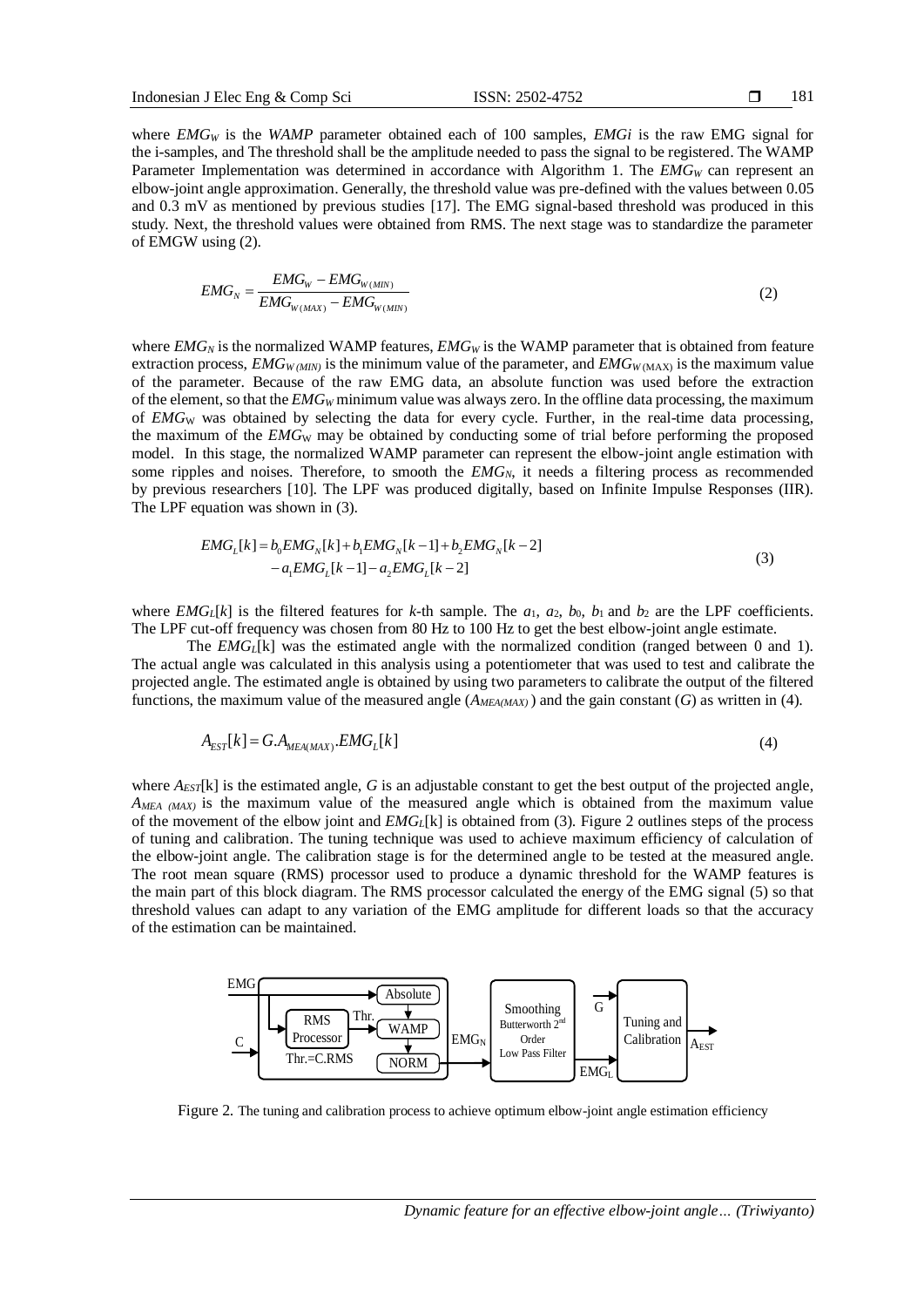(6)

$$
RMS = \sqrt{\frac{1}{N} \sum_{i=1}^{N} EMG_i}
$$
 (5)

where *EMG<sup>i</sup>* is the *i*-th sample and *N* is windows length for the feature extraction process.

$$
Threshold = C.RMS
$$

The WAMP threshold was determined based on (6). The *C* constant was chosen in such a way that the performance is the highest. The *C* constant was chosen between 60% and 80% of the RMS value by experiments. The calibration depended on the measured maximum-angle  $(A_{\text{MEAMAX}})$  and gain factor  $(G)$ . In this work, the  $A_{\text{MEAMAX}}$  was chosen according to the experimental protocol in which the range of motion is between  $0^{\circ}$  and 145° Figure 1, therefore the  $A_{\text{MEAMAX}}$  equal to 145. Gain factor (*G*) was selected between 1.0 and 2.0. These values were determined by experiments in the first measurement of the EMG signal.

#### **3. RESULTS**

This section presented the result of this study. The EMG activity, result of the feature extraction using WAMP parameter with an adaptive threshold. Statistical analysis was also shown in order to get the performance comparison between parameters.

#### **3.1. Estimate the position**

Figure 3 shows an example of the estimation from the subject. Figure 3(a) shows the surface EMG signal activities were based on the elbow joint angle movement. Following the extraction process, the characteristics yielded may match the position of the elbow Figure 3(c). Figure 4(d) shows that the predicted elbow joint angles. In this example, the RMSE of the estimated angle was 10.67º and Pearson's correlation coefficient was 0.983. Another example, in Figure 4, was the approximate elbow joint angle for a cyclic random motion from subject A. In this case, RMS error and correlation were 13.38° and 0.958, respectively.



Figure 3. (a) original of raw electromyography signal, (b) rectifying of EMG, (c) EMG feature, (d) smoothing feature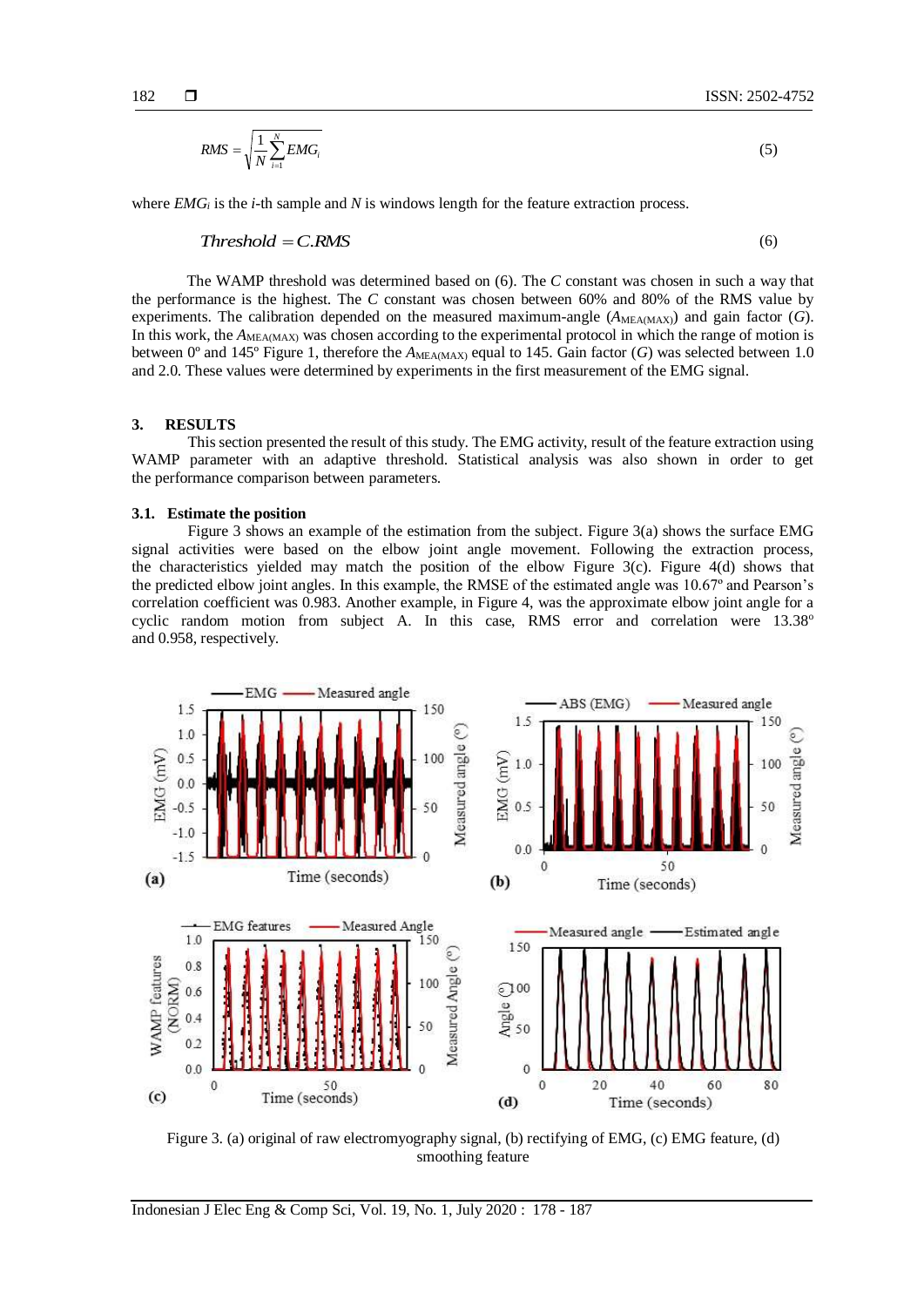

Figure 4. (a) original of raw electromyography (b) rectifying of EMG signal, (c) The EMG features, (d) The smoothing feature

# **3.2. Effect of independent variable on performance**

Figure 5 and Figure 6 showed the estimated performance results (RMS error and correlation) for all subjects. Each type of motion and period has a different performance (RMS error and correlation coefficient). As shown in Table 1, the mean RMS error for a single trial was 9.78±0.86. Table 1 presents that the mean RMS error for the continuous trial was  $10.33^\circ \pm 0.46^\circ$  Table 1. The mean RMS error for the random trial was  $15.35^\circ$ ±2.21º. For a single trial the mean Pearson correlation coefficient was 0.98±0.004 Table 2. For the continuous trial the mean correlation coefficient was  $0.97\pm0.003$  Table 2. For the random trial the mean correlation coefficient (mean± standard deviation) was 0.94±0.017 Table 2. The test showed that the RMSE was normally distributed (p>0.05).

From the ANOVA single-factor statistical analysis Table 1 and Table 2, It was shown that there was no significant difference between the coefficient of correlation ( $p > 0.05$ ) between the movement periods. (P1: 6 seconds, P2: 8 seconds, and P3: 10 seconds) in the single and continuous tests.



Figure 5. The boxplot of the variance of RMSE that classified based on the cycle of motion and type of motion: (a) single, (b) continuous, (c) random) for all subjects (10 participants)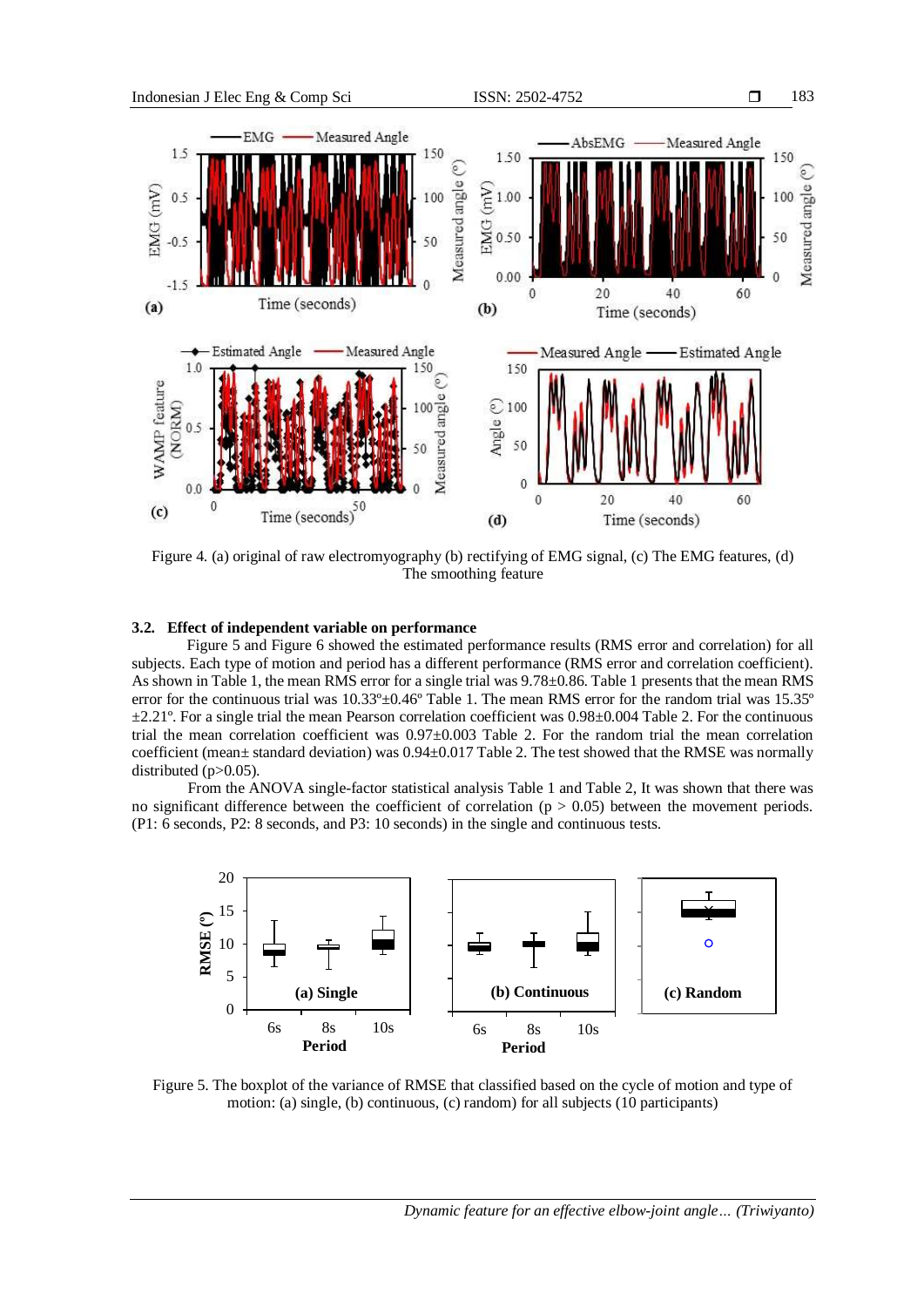

Figure 6. The boxplot of the variance of mean correlation coefficient that classified based on the cycle of motion and type of motion: (a) single, (b) continuous, (c) random) for all subjects (10 participants)

| Subject   |                  | Single Cycle     |                  |                  | Continuous Cycle |                  | Random           |
|-----------|------------------|------------------|------------------|------------------|------------------|------------------|------------------|
|           | Period: 6s       | Period: 8s       | Period: 10s      | Period: 6s       | Period: 8s       | Period: 10s      | Cycle            |
| А         | $0.99 \pm 0.011$ | $0.98 \pm 0.010$ | $0.98 + 0.014$   | $0.98 + 0.004$   | $0.98 + 0.007$   | $0.98 \pm 0.015$ | $0.97 \pm 0.009$ |
| B         | $0.98 + 0.004$   | $0.98 + 0.005$   | $0.98 + 0.003$   | $0.98 + 0.006$   | $0.98 + 0.005$   | $0.98 \pm 0.005$ | $0.95 \pm 0.006$ |
| C         | $0.97+0.006$     | $0.98 + 0.008$   | $0.95+0.016$     | $0.97+0.004$     | $0.97+0.008$     | $0.96 + 0.013$   | $0.92+0.015$     |
| D         | $0.98 + 0.004$   | $0.98 + 0.006$   | $0.97+0.01$      | $0.97+0.012$     | $0.97+0.007$     | $0.96 + 0.007$   | $0.93 \pm 0.009$ |
| Е         | $0.97 \pm 0.014$ | $0.97 \pm 0.013$ | $0.96 + 0.018$   | $0.97 \pm 0.008$ | $0.97 + 0.01$    | $0.96 \pm 0.008$ | $0.94 \pm 0.022$ |
| F         | $0.99 + 0.005$   | $0.98 + 0.004$   | $0.98 \pm 0.016$ | $0.98 + 0.004$   | $0.98 + 0.004$   | $0.97+0.008$     | $0.95+0.009$     |
| G         | $0.97+0.009$     | $0.98 + 0.008$   | $0.97+0.014$     | $0.97 + 0.013$   | $0.97+0.013$     | $0.96 + 0.008$   | $0.95+0.012$     |
| H         | $0.99 + 0.003$   | $0.99 + 0.002$   | $0.99 + 0.007$   | $0.98 + 0.01$    | $0.99 + 0.003$   | $0.99 + 0.003$   | $0.95 \pm 0.007$ |
| I         | $0.98 + 0.005$   | $0.97+0.009$     | $0.98 + 0.005$   | $0.98 + 0.005$   | $0.97+0.009$     | $0.98 + 0.005$   | $0.92+0.015$     |
|           | $0.98 \pm 0.006$ | $0.98 \pm 0.008$ | $0.96 \pm 0.01$  | $0.97 \pm 0.008$ | $0.97 \pm 0.004$ | $0.95 \pm 0.01$  | $0.92 \pm 0.01$  |
| Average   | $0.98 + 0.008$   | $0.98 + 0.006$   | $0.97+0.012$     | $0.98 \pm 0.005$ | $0.98 + 0.007$   | $0.97 \pm 0.013$ |                  |
| Total Av. |                  | $0.98 \pm 0.004$ |                  |                  | $0.97 \pm 0.003$ |                  | $0.94 \pm 0.017$ |
| p-value   |                  | 0.1216           |                  |                  | 0.6965           |                  |                  |

Table 1. Overview of coefficient of correlation for single, continuous, random process trial

Table 2. RMSE description for single, continuous, random cycle trial (RMSE in grades)

| Subject   | Single Cycle     |                  |                  | Continuous Cycle |                  |                  | Random           |
|-----------|------------------|------------------|------------------|------------------|------------------|------------------|------------------|
|           | Period: 6s       | Period: 8s       | Period: 10s      | Period: 6s       | Period: 8s       | Period: 10s      | Cycle            |
| A         | $8.13 \pm 3.2$   | $9.29 \pm 2.81$  | $8.43 \pm 3.26$  | $9.95 \pm 1.09$  | $10.53 \pm 2.17$ | $10.04 \pm 3.11$ | $10.48 \pm 1.71$ |
| B         | $8.73 \pm 1.32$  | $10.05 \pm 1.85$ | $9.28 \pm 1.25$  | $9.67 \pm 2.31$  | $9.68 \pm 2.16$  | $8.5 \pm 1.55$   | $13.90 \pm 2.12$ |
| C         | $10.07 \pm 1.2$  | $8.06 \pm 1.83$  | $13.37 \pm 2.29$ | $11.27 \pm 0.73$ | $10.7 \pm 2.11$  | $12.89 \pm 1.8$  | $16.21 \pm 1.31$ |
| D         | $9.00 \pm 1.28$  | $9.20 \pm 0.71$  | $11.07 \pm 2.43$ | $10.26 \pm 1.34$ | $10.05 \pm 1.25$ | $11.74 \pm 1.32$ | $18.01 \pm 1.05$ |
| E         | $9.46 + 2.32$    | $9.44 + 1.83$    | $11.35 + 2.78$   | $10.45 + 0.93$   | $10.37 + 1.28$   | $11.0+1.34$      | $15.38 + 2.37$   |
| F         | $8.12 \pm 1.41$  | $9.30 \pm 1.18$  | $10.03 \pm 3.49$ | $8.67 \pm 0.84$  | $9.86 \pm 0.64$  | $11.91 \pm 1.37$ | $15.43 \pm 1.41$ |
| G         | $13.55 \pm 2.01$ | $10.53 \pm 2.44$ | $12.31 \pm 3.51$ | $9.95 \pm 1.09$  | $10.53 \pm 2.17$ | $10.04 \pm 3.11$ | $15.13 \pm 1.70$ |
| H         | $6.47 \pm 0.98$  | $6.13 \pm 1.12$  | $9.09 \pm 2.61$  | $9.11 \pm 2.17$  | $6.7 \pm 0.77$   | $8.92 \pm 1.05$  | $14.11 \pm 1.06$ |
|           | $9.09 \pm 1.10$  | $10.58 \pm 1.91$ | $8.48 \pm 1.36$  | $9.09 \pm 1.1$   | $10.58 \pm 1.91$ | $8.48 \pm 1.36$  | $17.93 \pm 1.16$ |
|           | $10.96 \pm 0.66$ | $9.44 \pm 1.81$  | $14.24 \pm 1.67$ | $11.91 \pm 1.37$ | $11.86 \pm 0.66$ | $15.09 \pm 1.25$ | $16.88 \pm 1.14$ |
| Average   | $9.36 \pm 1.9$   | $9.2 \pm 1.3$    | $10.77 \pm 2.05$ | $10.03 \pm 1.00$ | $10.09 \pm 1.33$ | $10.86 \pm 2.11$ |                  |
| Total Av. |                  | $9.78 \pm 0.86$  |                  |                  | $10.33 \pm 0.46$ |                  | $15.35 \pm 2.21$ |
| p-value   |                  | 0.1163           |                  |                  | 0.4647           |                  |                  |

# **4. DISCUSSION**

The elbow joint angle could be calculated in this analysis with a non-pattern recognition which is a non-machine learning process by extracting the EMG signal from biceps. The proposed method could adapt to varying period of motion with no significant difference of the performance (p>0.05).

# **4.1. EMG activity**

In this study, the EMG signal produced from biceps was more powerful than the signal from triceps. The marginal action of the triceps has been identified by past researchers. Previous researchers revealed in the sagittal plane of the elbow joint movement that the EMG signal produced from triceps showed negligible activity than that from biceps [18]. For this reason, the EMG signal produced from biceps was the only one concerned in this study to estimate the elbow joint angle. Figure 5 and Figure 6 display the RMSE variance for all topics in the box-plot diagram. The RMSE of the measured angle revealed a broader variation in the motion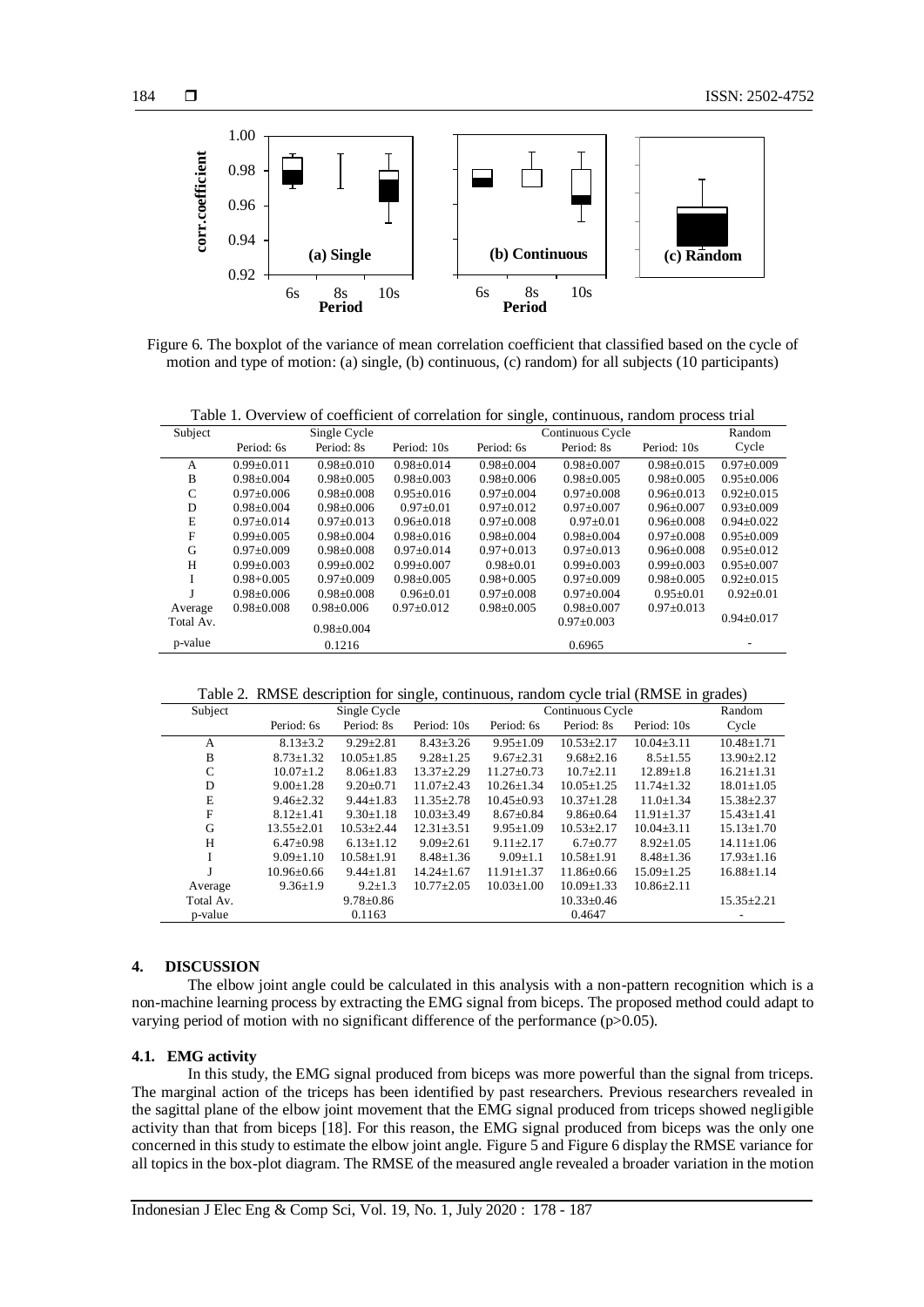185

time of 10 seconds (the standard deviation was 2.00° to 2.74°) if it is compared to that of 6 seconds and 8 seconds (the standard deviation was  $0.98^{\circ}$  to 1.8°). This could be caused by a little activity of EMG signal when the movement was slow [19]. The best mean RMSE was obtained in the single-cycle trial for all of the period, loads and subjects within ranged between  $9.10^{\circ}$ ±0.66° and  $10.64^{\circ}$ ±1.73°. By increasing the complexities of the movement, in the random trial, the accuracy of the estimation was lower than that of single-cycle trial and continuous cycle trial. Pau [5] also found that the performance was decreased when the motion was more complex. The correlation coefficients for all variables (movement periods and types of movements) show, however, that the coefficients were higher than 0.9 (Table 1). This indicates that the method proposed is highly correlated with the angle measured.

## **4.2. Estimation**

The proposed model revealed that the estimate has a consistency  $(p>0.05)$  for all variables (subjects, movement period and movement type) using only the EMG signal. This was due to the fact that the WAMP threshold was obtained for each window duration based on the EMG intensity so that the EMG signal function could match the estimate. The proposed model is comparable with several previous studies in the same setting, which uses only the EMG signal for the estimation. Pau *et al.* proposed an estimation using myoelectric signal (from biceps and triceps) based on Hill musculoskeletal model[5]. The mean RMSE values obtained are  $6.53^{\circ}$ ±3.2° for a single cycle of motion, 22.0°±6.6° for continuous of motion and 22.4° ± 5.0° for random motion. However, in their study, to obtain the maximum performance, they optimized the performance using a Genetic algorithm which was a time-consuming process to obtain local minima. Tang *et al.* developed EMG to angle model that recognized a single cycle of motion (flexion and extension) with varying loads using the artificial neural network (ANN) [6]. The EMG signal was derived from four muscles and used as input to the ANN. The RMSE values were  $7.86^{\circ} \pm 1.14^{\circ}$  for intra-load (testing with the same load) and  $26.73^{\circ} \pm 9.01^{\circ}$  for inter-load (testing with the other load). The performance improved after they integrated the EMG signal and a force sensor as inputs to the ANN. Ko and Mak reported a difference accuracy (RMSE) between loaded and unloaded trials for flexion motion which is 13.71º±5.89º and 34.64º±7.79º respectively[20]. Triwiyanto *et al*. suggested the Kalman filter for estimation [21]. The RMSE values were ranged between 9.41º±2.53º and 15.02º±2.14º for three periods of motion (6s, 8s, and 12s).

## **4.3. Effect of independent variable on performance**

The performance of this proposed method depended on how the individual performed the motion in the direction of flexion and extension according to the experimental protocol. In this situation, the participants must not perform any other contraction (such as pronation and supination) besides the flexion and extension motion. Even though we have homogenized the participants but still each participant has its own EMG characteristic (the amplitude and pattern). This proposed approach was limited only to the identification of one degree of elbow-joint freedom (1 DOF). A new method needs developing so that it can recognize more than one DOF. Therefore, it needs an investigation of the muscle group that was related to the movements and motion direction of the limb. Muscle fatigue is a condition to be further addressed in the data collection process, as Basmajian and de Luca reported that muscle fatigue affected spectral parameters of surface electromyography signal [22, 23]. In this analysis, the muscle was assumed to be in a non-fatigue state. Therefore, to prevent muscle tiredness, the subjects were given some rest time in the data collection process for each trial. Though there have been many attempts to account for the impact of muscle tiredness [24, 25]. The creation of a model that can compensate for muscle tiredness in dynamic motion remains a challenging problem.

## **5. CONCLUSION**

The main objective of this study is to build an electromyography signal method for predicting the elbow position based on non-machine learning, which directly uses the extraction and filtering technique in the time-domain function. We suggested that the threshold value be generated on the basis of the EMG energy (RMS) so that the model can be adapted to any changes in subjects and variables such movement periods and movement types. The effectiveness of the proposed method has statistically examined and it showed a good performance for a single, continuous and random movement with varying periods of motion. The statistical analysis showed that, for all subjects with different motion periods, there was mostly no significant difference in RMSE. The tuning method was achieved in a simple fashion by changing the constant G and C. In the future study, the approach can be expanded to include more degrees of freedom and the prosthetic or exoskeletal tools can be used as a control signal.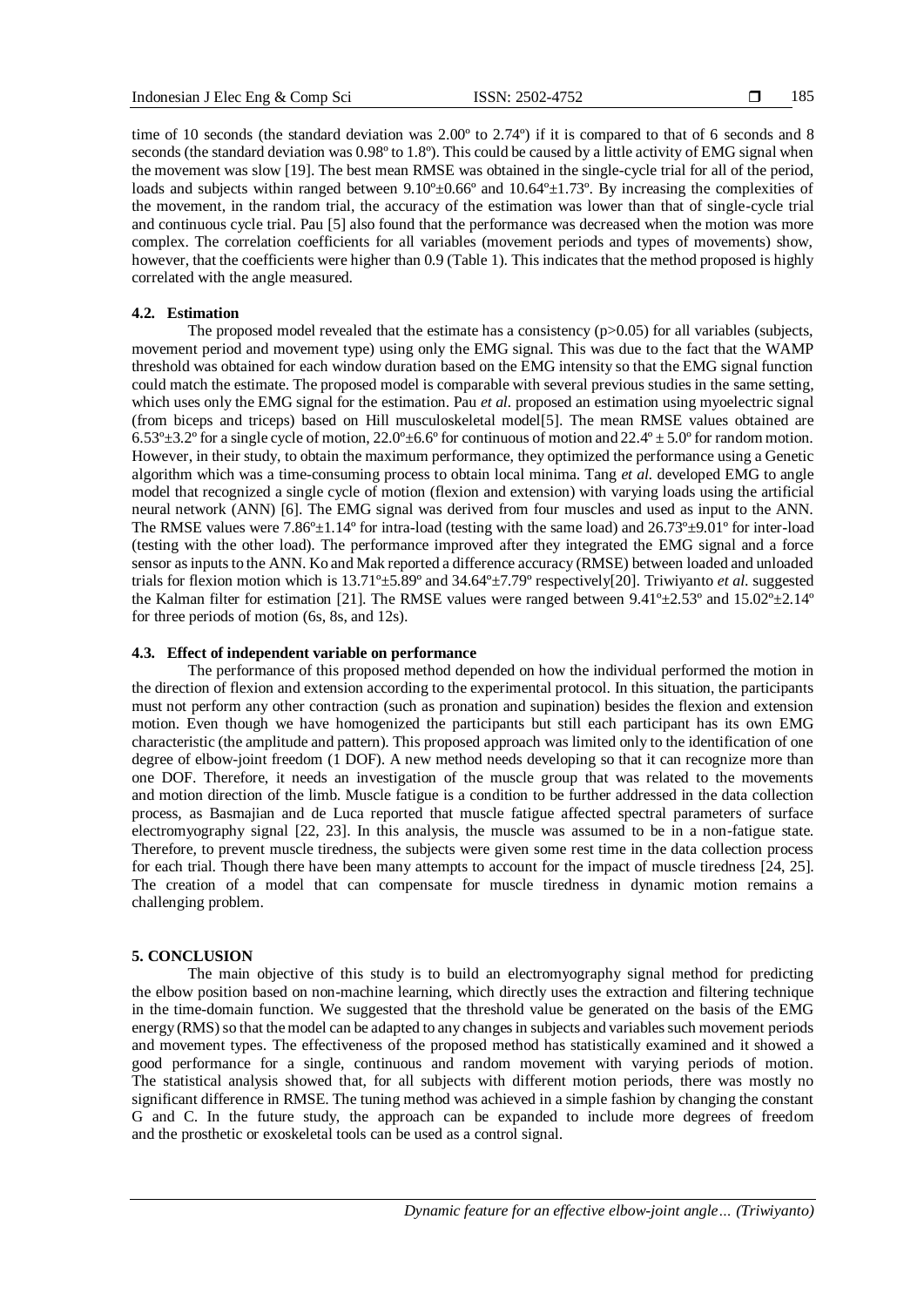#### **REFERENCES**

- [1] T. Triwiyanto, *et al.,* "Embedded system for upper-limb exoskeleton based on electromyography control," *TELKOMNIKA,* vol. 17, no. 6, pp. 2992–3002, 2019.
- [2] M. Asghari Oskoei and H. Hu, "Myoelectric control systems-A survey," *Biomed. Signal Process. Control,*  vol. 2, no. 4, pp. 275–294, 2007.
- [3] Q. Li, Y. Song, Z. Hou, and B. Zhu, "sEMG based joint angle estimation of lower limbs using LS-SVM," *Lect. Notes Comput. Sci. (including Subser. Lect. Notes Artif. Intell. Lect. Notes Bioinformatics),* vol. 8226 LNCS, no. PART 1, pp. 292–300, 2013.
- [4] S. Guo, M. Pang, B. Gao, H. Hirata, and H. Ishihara, "Comparison of sEMG-Based feature extraction and motion classification methods for upper-limb movement," *Sensors (Basel).,* vol. 15, no. 4, pp. 9022–9038, 2015.
- [5] J. W. L. Pau, S. S. Q. Xie, and A. J. Pullan, "Neuromuscular interfacing: Establishing an EMG-driven model for the human elbow joint," *IEEE Trans. Biomed. Eng.,* vol. 59, no. 9, pp. 2586–2593, 2012.
- [6] Z. Tang, H. Yu, and S. Cang, "Impact of load variation on joint angle estimation from surface emg signals," *IEEE Trans. Neural Syst. Rehabil. Eng.,* vol. PP, no. 99, p. 1, 2015.
- [7] J. Too, *et al.,* "Application of gabor transform in the classification of myoelectric signal," TELKOMNIKA, vol. 17, no. 2, pp. 873–881, 2019.
- [8] T. D. Lalitharatne, e*t al.,* "Evaluation of fuzzy-neuro modifiers for compensation of the effects of muscle fatigue on emg-based control to be used in upper-limb power-assist exoskeletons," *J. Adv. Mech. Des. Syst. Manuf.,* vol. 7, no. 4, pp. 736–751, 2013.
- [9] S. Lee, H. Kim, H. Jeong, and J. Kim, "Analysis of musculoskeletal system of human during lifting task with arm using electromyography," *Int. J. Precis. Eng. Manuf.,* vol. 16, no. 2, pp. 393–398, 2015.
- [10] G. Jang, J. Kim, Y. Choi, and J. Yim, "Human shoulder motion extraction using EMG signals," *Int. J. Precis. Eng. Manuf.,* vol. 15, no. 10, pp. 2185–2192, 2014.
- [11] H. J. Yu, A. Y. Lee, and Y. Choi, "Human elbow joint angle estimation using electromyogram signal processing," *IET Signal Process.,* vol. 5, no. 8, p. 767, 2011.
- [12] C. J. De Luca, "Surface Electromyography : Detection and Recording," *DelSys Inc.,* vol. 10, no. 2, pp. 1–10, 2002.
- [13] Martini, Fundamental of Anatomy and Physiology, 9th ed. Boston: Pearson Education, 2012.
- [14] T. Triwiyanto, *et al.,* "Evaluating the performance of Kalman filter on elbow joint angle prediction based on electromyography," *Int. J. Precis. Eng. Manuf.,* vol. 18, no. 12, pp. 1739–1748, Dec. 2017.
- [15] E. F. Shair, S. A. Ahmad, A. R. Abdullah, M. H. Marhaban, and S. B. Mohd Tamrin, "Determining best window size for an improved gabor transform in EMG signal analysis," *TELKOMNIKA,* vol. 16, no. 4, pp. 1650–1658, 2018.
- [16] Triwiyanto, O. Wahyunggoro, H. A. Nugroho, and Herianto, "An investigation into time domain features of surface electromyography to estimate the elbow joint angle," *Adv. Electr. Electron. Eng.,* vol. 15, no. 3, pp. 448–458, 2017.
- [17] D. Wu, X. Sun, Z. Zhang, Z. Du, and L. Sun, "Quantitative relationship modeling between surface electromyography and elbow joint angle," *no. Bmei,* pp. 1002–1006, 2010.
- [18] T. Lenzi, S. M. M. De Rossi, N. Vitiello, and M. C. Carrozza, "Intention-Based EMG control for powered exoskeletons," *IEEE Trans. Biomed. Eng.,* vol. 59, no. 8, pp. 2180–2190, Aug. 2012.
- [19] B. E. Mustard and R. G. Lee, "Relationship between EMG patterns and kinematic properties for flexion movements at the human wrist," *Exp. Brain Res.,* vol. 66, no. 2, pp. 247–256, Apr. 1987.
- [20] T. K. K. Koo and A. F. T. Mak, "Feasibility of using EMG driven neuromusculoskeletal model for prediction of dynamic movement of the elbow," *J. Electromyogr. Kinesiol.,* vol. 15, no. 1, pp. 12–26, 2005.
- [21] T. Triwiyanto, *et al.,* "Evaluating the performance of Kalman filter on elbow joint angle prediction based on electromyography," *Int. J. Precis. Eng. Manuf.,* vol. 18, no. 12, pp. 1739–1748, 2017.
- [22] J. V Basmajian and C. J. de Luca, "Chapter 8. muscle fatigue and time-dependent parameters of the surface EMG Signal," *Muscles alive: their functions revealed by electromyography, Baltimore: Williams & Wilkins,* pp. 201-222, 1985.
- [23] Triwiyanto, *et al.,* "Continuous wavelet transform analysis of surface electromyography for muscle fatigue assessment on the elbow joint motion," *Adv. Electr. Electron. Eng.,* vol. 15, no. 3, 2017.
- [24] E. Park and S. G. Meek, "Fatigue compensation of the electromyographic signal for prosthetic control and force estimation," *IEEE Trans. Biomed. Eng.,* vol. 40, no. 10, pp. 1019–1023, 1993.
- [25] Y. Na and J. Kim, "Dynamic elbow flexion force estimation through a muscle twitch model and sEMG in a fatigue condition," *IEEE Trans. Neural Syst. Rehabil. Eng.,* vol. 4320, no. 99, pp. 1–1, 2016.

#### **BIOGRAPHIES OF AUTHORS**



Triwiyanto received B.S. degree in Physics at Airlangga University in 1997, and received M.S. degree in Electronic Engineering in Institute of Technology Sepuluh Nopember, Surabaya, Indonesia, in 2004. He received a Ph.D degree in Electrical Engineering at Gadjah Mada University, Yogyakarta, Indonesia, in 2018; and since 1998 he is a lecturer at the Department of Electromedical Engineering, POLTEKKES KEMENKES Surabaya, Indonesia. His recent research interests include biomedical signal analysis, machine learning, embedded system, electronic instrumentation, assistive and rehabilitation devices.